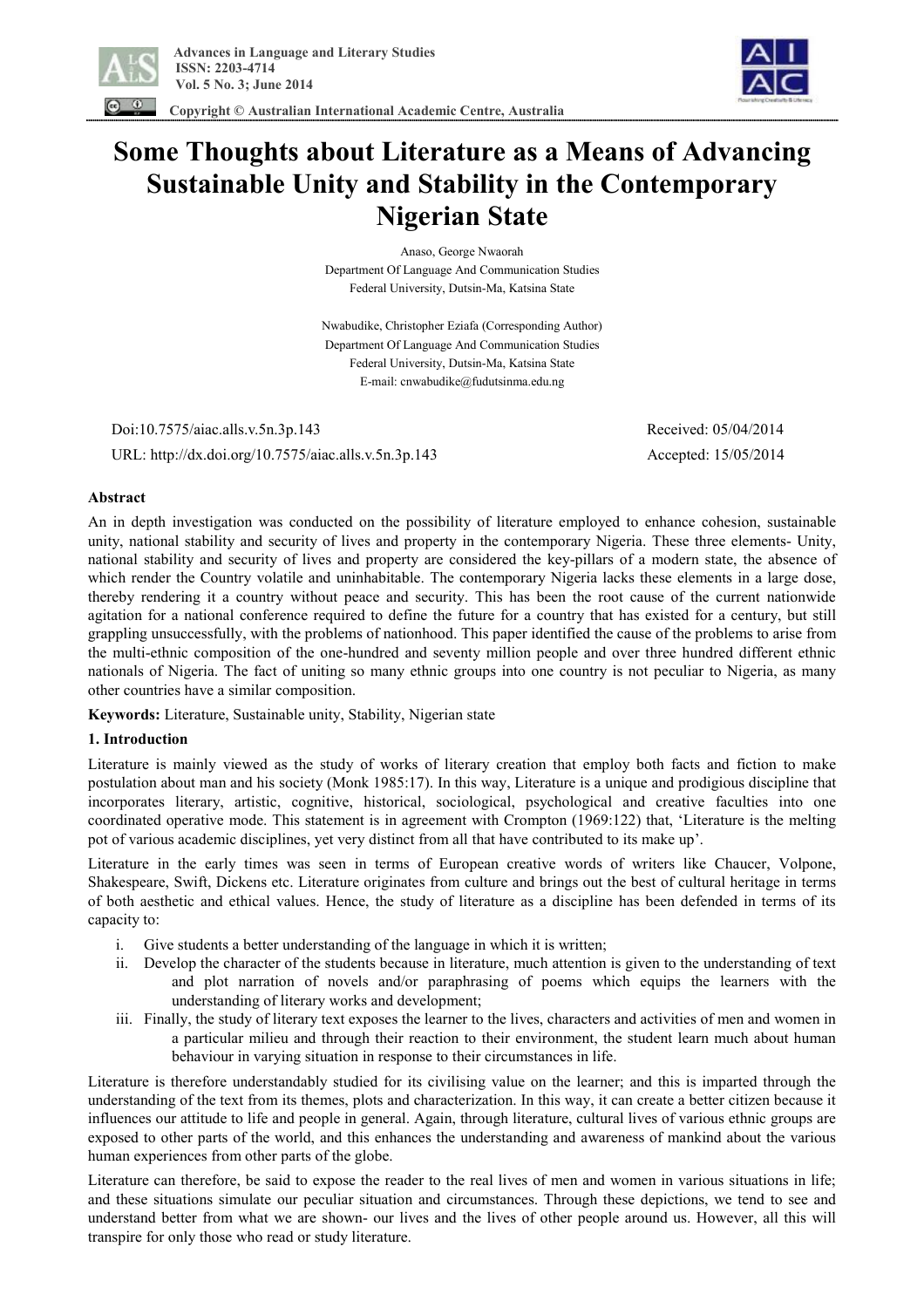#### What constitute Nigeria's problems are the following factors.

- i. Absence of genuine interest and desire for unity among the federating units that make up Nigeria. This has the verisimilitude of forcing people into an unwelcome or unaccepted polygamous marital life with crises erupting every now and then;
- ii. Total lack of the spirit of oneness to a common cause and background, a major uniting factor;
- iii. Deep-rooted and irreconcilable cultural and religious differences from which arose mutual hatred and suspicion right from the on-set;
- iv. Finally, the pervasive illiteracy and ignorance identifiable among the majority of the country's population, especially in the rural areas.

The country's literatures –both traditional and modern- do not emphasise the need for a united country, nor do they elicit a common literary background for the citizens to draw lessons on unity, stability, security and patriotism from. Having drawn attention to these obvious problems, this paper goes ahead to conclude that Nigerians cannot advance unity in the country unless a new brand of Literature is evolved to handle literary education of the citizenry, covering all those missing elements in the psych and the mindset of the citizenry. This area of emphasis is given as the recommendations of this paper.

#### **2. Literature And Storytelling**

African Literature has its origin in the oral tradition which is expressed in various forms like folktales, ballads, fables, poems, chants, songs and others. By means of oral tradition, the aspects of African cultural life that could not be recorded in writing have been given authenticity and scripted to enable the present generation to redefine its roots and ancestry, using these traditional literary forms mentioned. It is for the above reason that Achebe, in *Anthills of the Savannah* strongly emphasises on the importance of storytelling which is an oral literary form, in the community:

...it is only the story that can continue after the war and the warrior. It is the story that outlines the sound of war drums and exploits of brave fighters. It is the story, not the others, that save our progeny from blundering like blind beggars into the spikes of the cactus fence...the story is our escort, without it, we are lost. (Achebe 1985:124)

From the above, we can acknowledge the role of literature in nation-building, especially in the traditional society. At various times in their history, all human societies depended on their oral tradition to peep into their cultural past. Even the English society did not become literate until early  $15<sup>th</sup>$  century when English language became written and adopted as the medium of teaching and official communication in England. It was then that literary works were flourished, especially with such works as *Beowulf* etc which were oral works (though epic poems).

As in all cultures across the globe, Nigerian (and African literature in general) originated from the embers of its oral tradition, and drew from their established cultural traditions. There is no human community that has no cultural life, as against the claims of Western Europe during the era of slave trade so as to justify slavery. According to Nkrumah (1957):

The history of Africa as presented by European scholars had been encumbered with malicious myths. It was even denied that we were a historical people. Such disparaging accounts had been given of African societies and their culture as to justify slavery, and slavery posed against these accounts seemed a positive deliverance of our ancestors. (pg 18)

African cultural life is replete in the literary works written by African writers. It is basically along this line that Achebe explains his motive for the novel *Things Fall Apart* (1958)

> ...a purpose implicit or expressed, to correct the distortions of West African cultures, to recreate the past in the present in order to educate the West African reader and give him the confidence in his cultural heritage which had been eroded by colonialism, and also in order to help him to get rid of the false impression about the West African cultures acquired from centuries of cultural misrepresentation (Obiechina, 1972:244).

From the references about Africans above elucidated from works of African writers, one can only agree strongly with Oke (1972) in justifying the role of literature as 'the total expression of the universal man, of eternal truths, not just a chronicle of a civilisation, (pg 73), because it establishes mankind's full humanity and cultural heritage.

#### **3. Literature And Citizenship**

Civilisation according to Hawkins is the totality of the cultural heritage of a human race, including the historical past, the present and the future in anticipatory perception (1982:17). This forms and determines the world view and behavioural pattern of every individual within the race to which he or she is expected to conform with, to be accepted in the enclave. If any member fails to conform to these established norms or attitudinal patterns, he or she will be regarded as a deviant and will be sanctioned in various ways according to established social order or norm. When Achebe, in *Things Fall Apart*, writes that Africans did not hear of culture for the first time from the white men, but that the white men met Africa's cultural heritage well established in Africa when they first came to the scene, customs and traditions were seen in proper operation in the setting of the novel which captured the life in the community before the coming of the missionaries.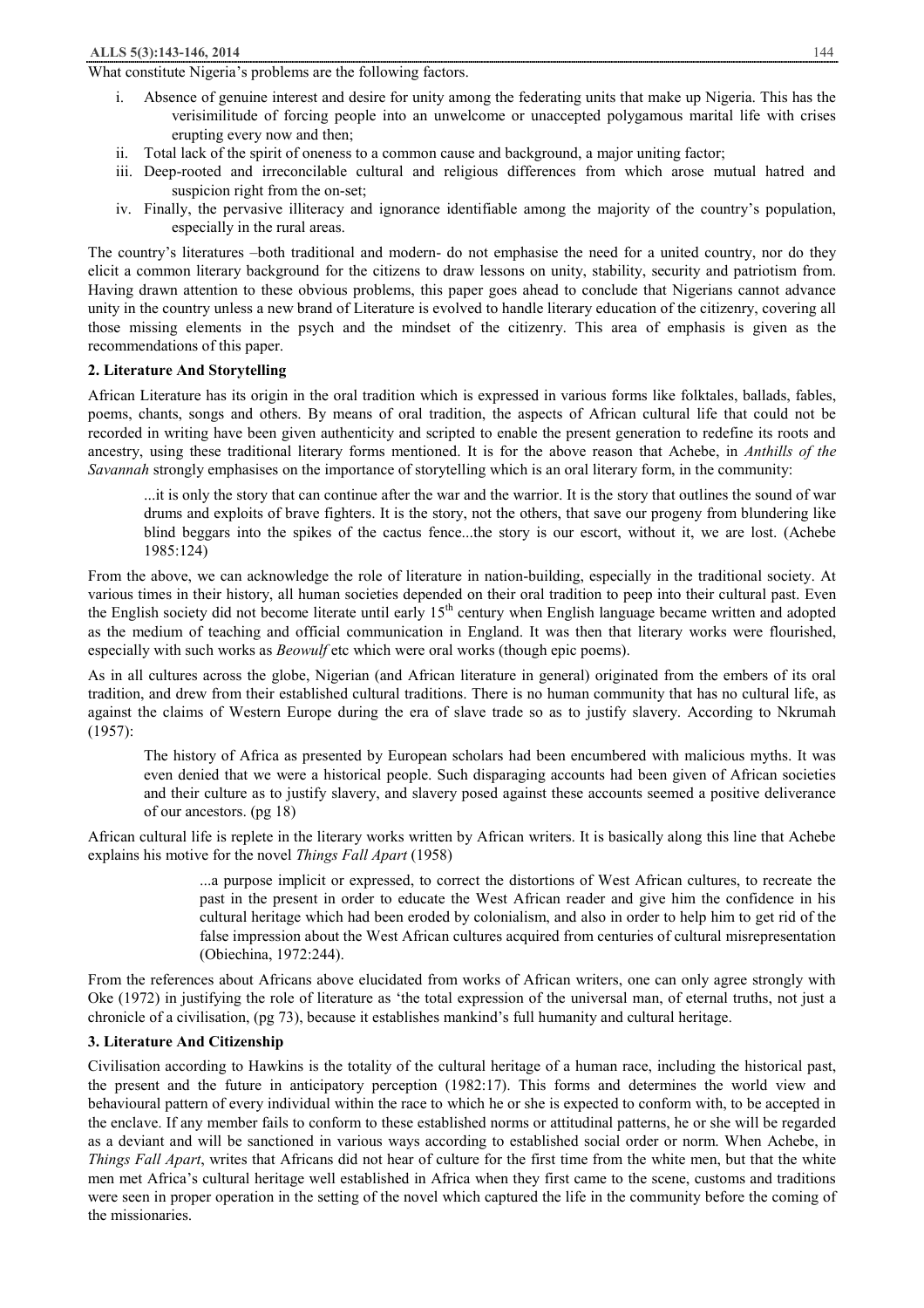#### **ALLS 5(3):143-146, 2014** 145

The coming of the Europeans rather than bring civilisation to the multiplicity of tribes in their various cocoons shocked and dismantled various nations from their serene existences, truncated and welded them to other ethnic nationalities that they had nothing in common with (Avery 1972:116). All these were achieved by the colonisers by sheer brute force purposely 'for the economic interest of the colonising powers and not as ostensibly claimed for the interest and benefits of the people concerned.'(Shittu 1981:76)

Colonialism dismantled the original social and political system of African nationalities and imposed strange and or forced nationalities on different nations that had no prior social, cultural and political affinities. Furthermore, strange political experiences of the colonisers were imposed on these welded strange bedfellows, all in the effort to subjugate them to one single entity easier to rule. This became the colonially imposed institution which the colonised people tried to live with and survive, the crisis that arose from this political experience is described by Davidson (1992:10-12) as 'the crisis of institution – a nationalism that started as nationstatism before colonialism'. The unfortunate thing about Africa's colonial experience is that all through, all the welded various nationalities still owed allegiance to their different ethnic or national origins both within and outside the circumscribed borders of their colonially prescribed boundaries.

In 1914, what became known as Nigeria today was an offshoot of the amalgamation of Northern and Southern protectorates which became forcefully merged into one country, despite the flurry of social and cultural differences among the various groups as well as various protests from the people against this political merger. Before long, it became axiomatic to the colonisers that their dream of a united country was a mere exercise in futility because unity could not be achieved by this kind of artificial or meddlesome exercise. However, through a system of divide and rule (Shittu, 1981), this parched up territorial amalgamation was kept up by intrigue while the colonialist planned and granted the delicate country a mock independence in 1960.

Literature of Nigeria which has no defined unity has not done much to educate Nigerian citizenry on nationalism or patriotism. This is because of the following reasons:

- i. The citizenry up to this moment do not understand these terms because they always look up to and fall back on their ethnocentric backgrounds;
- ii. There is no common acceptable ideological framework politically, socially or culturally for the entire citizenry;
- iii. There is deep-rooted mutual suspicion among the various ethnic citizenry, which has become expressed in various forms and intensities. These are the origins of various conflicts that the country has become engulfed in over the years of its existence, without much visible sign of abetting.

# **4. Citizenry And Conflict**

Literature can hardly be said to have any positive influence on the moulding of the Nigerian character for the reason that the so called Nigerian literary works are not directed at character formation or nation-building. Apart from Nigeria's folklore whose didactic aspects have little or no impact on the generality of the people, the post colonial writings are directed at providing insight into the country's social and political life, with little or no inference drawn from cultural ethics. For the reason, these writings do not equip the citizenry with sufficient moral and spiritual force and enablement to tackle the problems associated with nationalism. People still cling to their parochial origin firmly in all cases.

Usually, any national problem that arises is viewed from the narrow ethnic parochial perspective. There is totally lack of universal rallying forum and perspective for evolving true solution for any national problem. It is for this reason that there has been the tendency towards formation of various ethnic militant bodies whose activities are rooted in destabilising the polity in order to protect the parochial interests of individual groups. There is therefore a frequent upsurge in ethnocentric agitations based on mutual suspicion among the various groups. Viewing the belligerent posture of the society, the situation can only be described in the words of Heraclitus: 'deliberate violence is more difficult to be quenched than fire'. The attritive nature of ethnocentric conflict in various African countries points to this statement.

Underlying all ethnic squabbles, rancour and belligerence in Nigeria is the absence of true patriotism over a political structure that no one evidently appears to believe in. Not even the political leaders who are more interested in feathering their own nest are truly patriotic. Hence, Otu (2002) notes that the formation of such ethnic-based militant groups as OPC, MEND, NECO, MASSOB, BOKO HARAM and others is aimed at securing each group's interest. The spirit of true nationalism is totally lacking.

Lack of patriotism has also accounted for the absence of an acceptable national constitution, other than that parched document that has become difficult to adopt as a complete constitution. Some people are carried away by the sentimentality of celebrating a century of nationhood without counting the cost. Yet a hundred year old country is still wobbling gingerly like a baby learning to walk.

# **5. Citizenry And Security**

Lack of genuine unity, patriotism and disbelief in national project, coupled with the militancy of various ethnic groups in the country has rendered the country ungovernable and difficult to defend, and made it a suspect security-wise. At this particular moment, there is an insurgency in parts of the country's North-eastern part, constraining the President to declare a state of emergency and deploying troops to quell the insurgency. This situation could not have arisen without the tacit support of the people there. Also, collaboration of the South-western area with neighbouring countries has